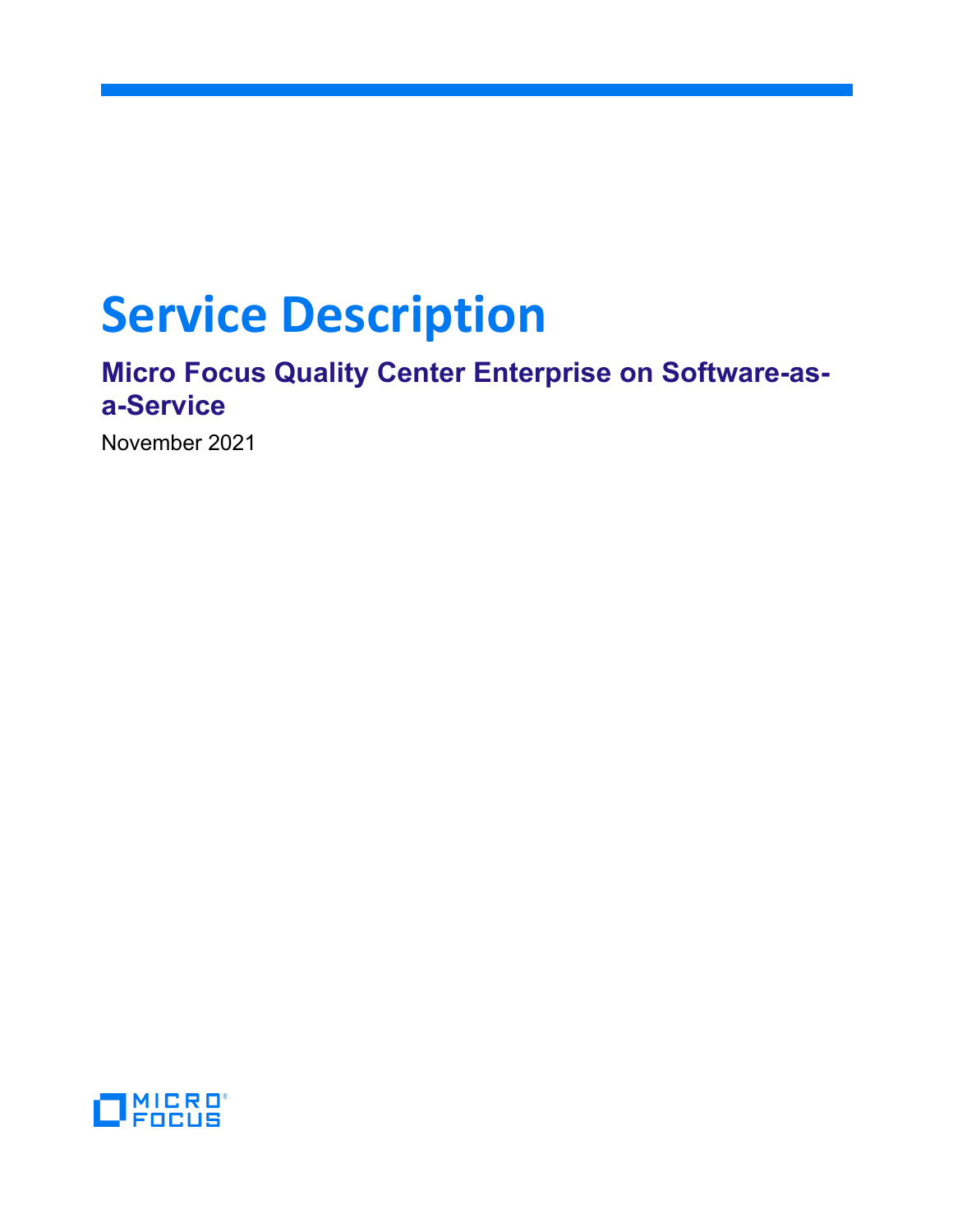## <span id="page-1-0"></span>**Contents**

This Service Description describes the components and services included in Micro Focus Quality Center Enterprise on Software-as-a-Service (which also may be referred to as "SaaS"). Unless otherwise agreed to in writing this Service Description is subject to the Micro Focus Customer Terms for Software-as-a-Service or the applicable Micro Focus Pass-Through Terms and represents the only binding terms governing Micro Focus International plc and its affiliates ("Micro Focus") respective obligations regarding its provision of this SaaS to the end-user customer. Any other descriptions of the features and functions of the SaaS, public statements, including advertisements, shall not be deemed as additional features or functionalities that Micro Focus is required to deliver.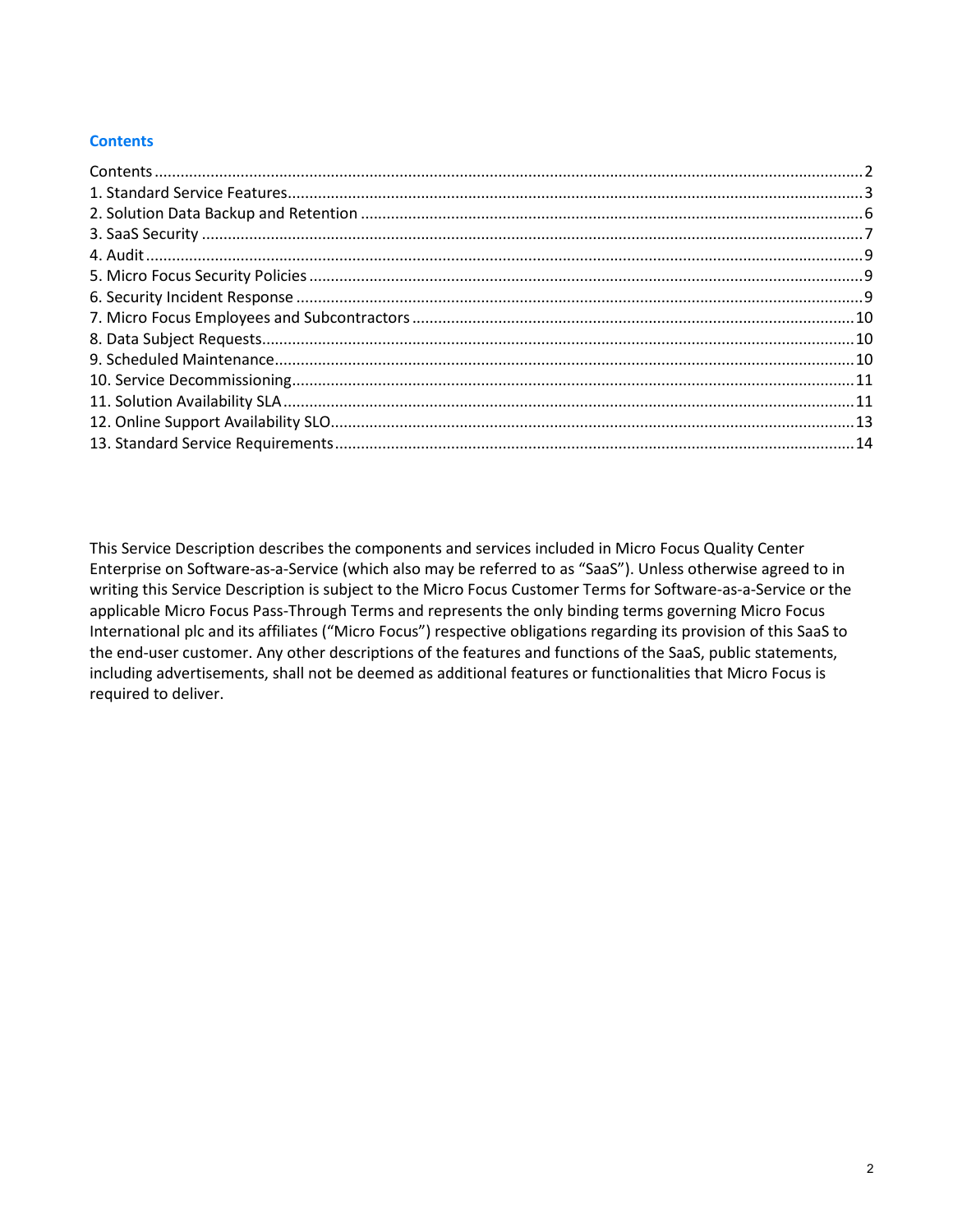## <span id="page-2-0"></span>**1. Standard Service Features**

## **1.1 High Level Summary**

Micro Focus Quality Center Enterprise is a remotely delivered engagement that provides to a customer a managed environment of Micro Focus Quality Center Enterprise application. Micro Focus oversees the configuration and implementation of Micro Focus Quality Center Enterprise on SaaS and delivers ongoing infrastructure, application, and support service remotely.

## **1.2 SaaS service delivery components**

| <b>SaaS Delivery Components</b>                                      |
|----------------------------------------------------------------------|
| 1 One Quality Center on SaaS production instance                     |
| 2 One Unified Functional Testing license server                      |
| <b>3 One VPN connection</b>                                          |
| 4 Encrypted storage with self-encrypted disk                         |
| 53 projects for every full Quality Center Enterprise on<br>SaaS user |
| 6 2 TB storage                                                       |

## **1.3 SaaS operational services**

| <b>Operational Services</b>             |            |
|-----------------------------------------|------------|
| <b>LDAP</b> integration                 | v          |
| SaaS best practice document<br>library  | √          |
| Single sign-on support                  | $V^*$      |
| Web services support                    | $\sqrt{ }$ |
| <b>Archiving service (100 GB)</b>       | $\sqrt{ }$ |
| <b>Micro Focus Connect</b>              | $\sqrt{ }$ |
| <b>External integrations</b><br>support | $\Omega$   |
| <b>Migration services</b>               | n          |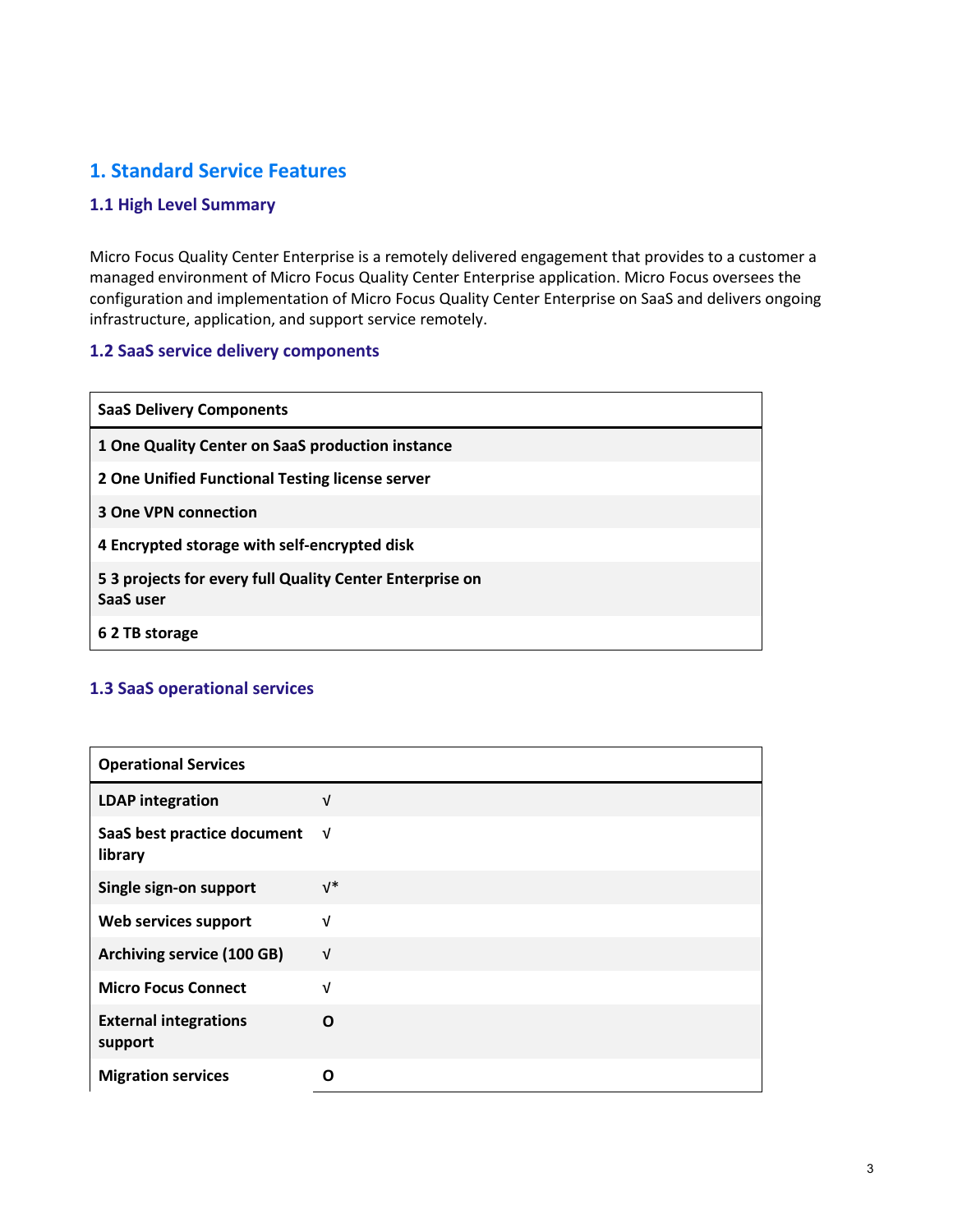| $V =$ Included |  |  |
|----------------|--|--|
|                |  |  |

## **O = Optional for a fee**

Restrictions apply. Only certain IDPs and integrations are supported

#### **1.4 Architecture Components**

1. QC Enterprise Service on SaaS

Micro Focus deploys the Micro Focus Quality Center Enterprise on SaaS using shared infrastructure platform, monitors the system for 24x7 availability, and provides related 24x7 infrastructure support, including application version upgrades. The customer accesses Micro Focus Quality Center Enterprise on SaaS application through the Internet (HTTPS). In addition, Micro Focus provides ongoing expertise to assist the customer with utilizing and maintaining Micro Focus Quality Center Enterprise application over time. This includes providing remote mentoring to the customer administrators, performing reviews for proposed changes, and providing ongoing guidance to help the customer derive the most value from Micro Focus Quality Center Enterprise deployment. Micro Focus provides customers up to two instances: one Micro Focus Quality Center Enterprise on SaaS production and one testing instance. Micro Focus provisions the service on a shared infrastructure, including network, hardware, and software that are necessary to support the Micro Focus Quality Center Enterprise on SaaS application.

Onsite components are installed and configured by the customer or customer-contracted consultants. Micro Focus does not operate onsite components or third-party integrations on behalf of the customer and will not commit to any SLO for these services.

#### 2. Micro Focus Connect on SaaS (MF Connect)

Micro Focus deploys the Micro Focus Connect on SaaS using shared infrastructure platform, monitors the system for 24x7 availability, and provides related 24x7 infrastructure support, including application version upgrades. The customer accesses Micro Focus Connect on SaaS application through the Internet (HTTPS). Micro Focus does not operate onsite components or third-party integrations on behalf of the customer and will not commit to any SLO for these services.

| Property                  | <b>Supported value</b>                                                                       |
|---------------------------|----------------------------------------------------------------------------------------------|
| <b>Connections</b>        | 12                                                                                           |
| Sync interval             | Minimum of 10 Minutes                                                                        |
| <b>Project pairs</b>      | 12 connections with one single master to target pair, or less<br>connections with more pairs |
| <b>Audit log access</b>   | Access to Audit logs not older than 1 week                                                   |
| <b>Storage limit</b>      | 50GB                                                                                         |
| <b>Sync items</b>         | 60,000 (e.g. 5,000 per project pair)                                                         |
| <b>Available RAM</b>      | 6GB                                                                                          |
| <b>VPN tunnel support</b> | Not Supported                                                                                |
| <b>Connectors</b>         | ALM/QC, Octance, Jira and Azure DevOps                                                       |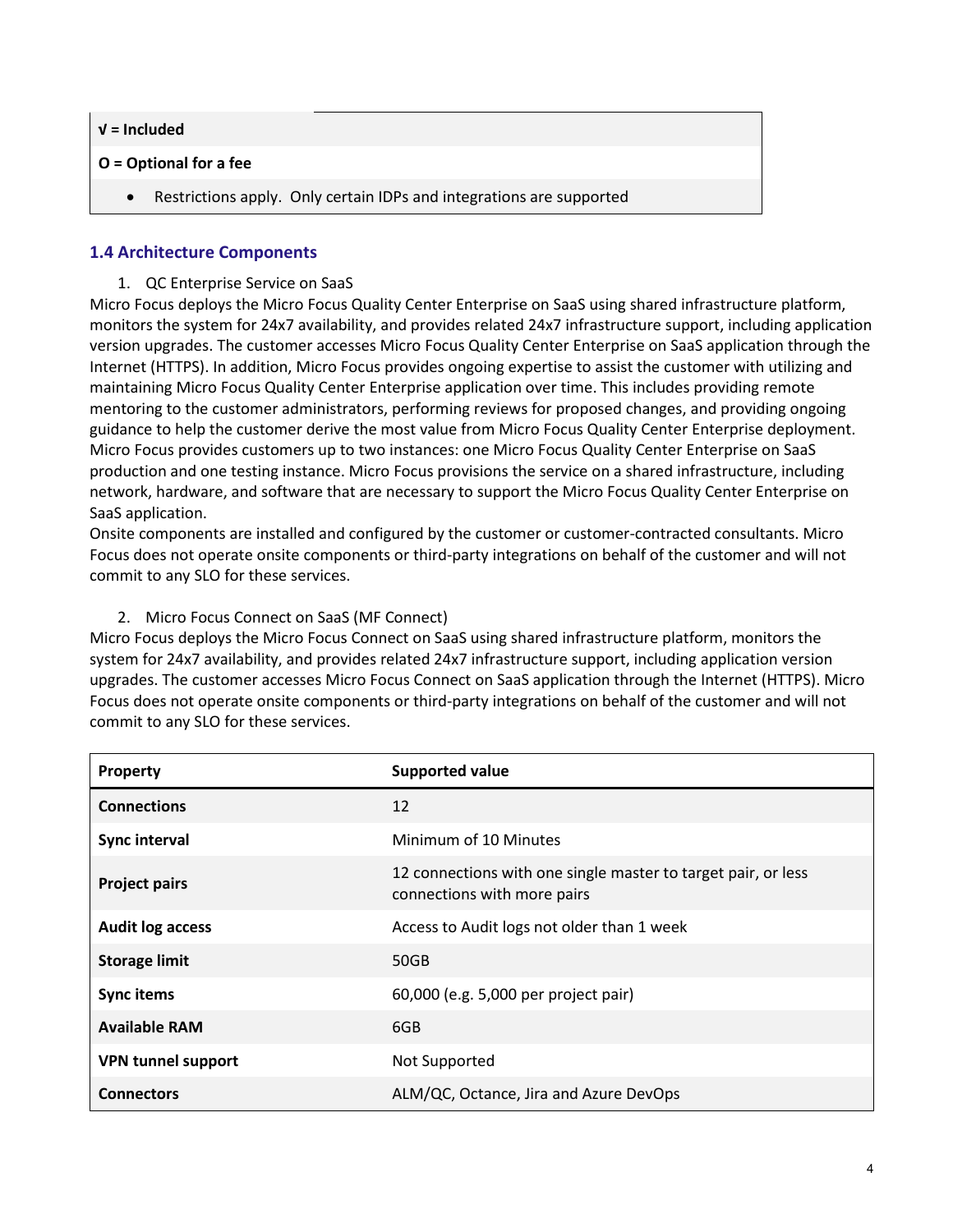## **1.5 Application Administration**

Micro Focus SaaS management interface (instead of Site Admin)

Self-service administration is available via the Micro Focus SaaS Administration Console with the following key features: flexible and scalable user management, project management, credential management, security policy enforcement, role segregation and definition, and audit trail management.

## **1.6 Service Components**

Micro Focus offers the following core SaaS support and operational services as part of Micro Focus Quality Center Enterprise on Software-as-a-Service

#### **1.7 Service Support**

The Customer may contact Micro Focus through a variety of methods such as online support tickets or telephone. The Micro Focus Support Team will either provide support to the Customer directly or coordinate delivery of this support.

Online support is available at: <https://home.software.microfocus.com/myaccount/> Product support is available from the Micro Focus Quality Center Enterprise Community at: <https://community.softwaregrp.com/t5/Quality-Center-ALM/ct-p/sws-QC> and [https://admhelp.microfocus.com](https://admhelp.microfocus.com/). Additional custom support, education or services can be purchased via FlexCare credits:<https://www.microfocus.com/en-us/services/flexible-credits>

Micro Focus staffs and maintains a 24x7x365 Service Operations Center, which will be the single point of contact for all issues related to the support for Micro Focus Quality Center Enterprise on Software-as-a-Service for the Customer. The customer will maintain a list of authorized users who may contact Micro Focus for support. The customer's authorized users may contact Micro Focus for support via the Web portal or telephone 24 hours a day, 7 days a week.

Service Features:

- System Availability SLO of 99.9%
- Customer Success Manager Services
- Solution Expert Services
- Welcome Package
- Technical Enablement and Pre-recorded enablement videos
- Email and Online Notifications
- On boarding: Kick off meeting, handover of support materials, verification of online access, service goals, discussion of training requirements
- Version Updates
- Major version updates. Notification period according to notification timelines via email, release notes and help resources available. Major version update meeting, including discussion changes required to take advantage of new features and requirements to implement the update.
- Regular Service Reviews to review service quality and to provide feedback on improvements required
- Regular Adoption Reviews to plan how best to adopt product features and best practices based on your business objectives.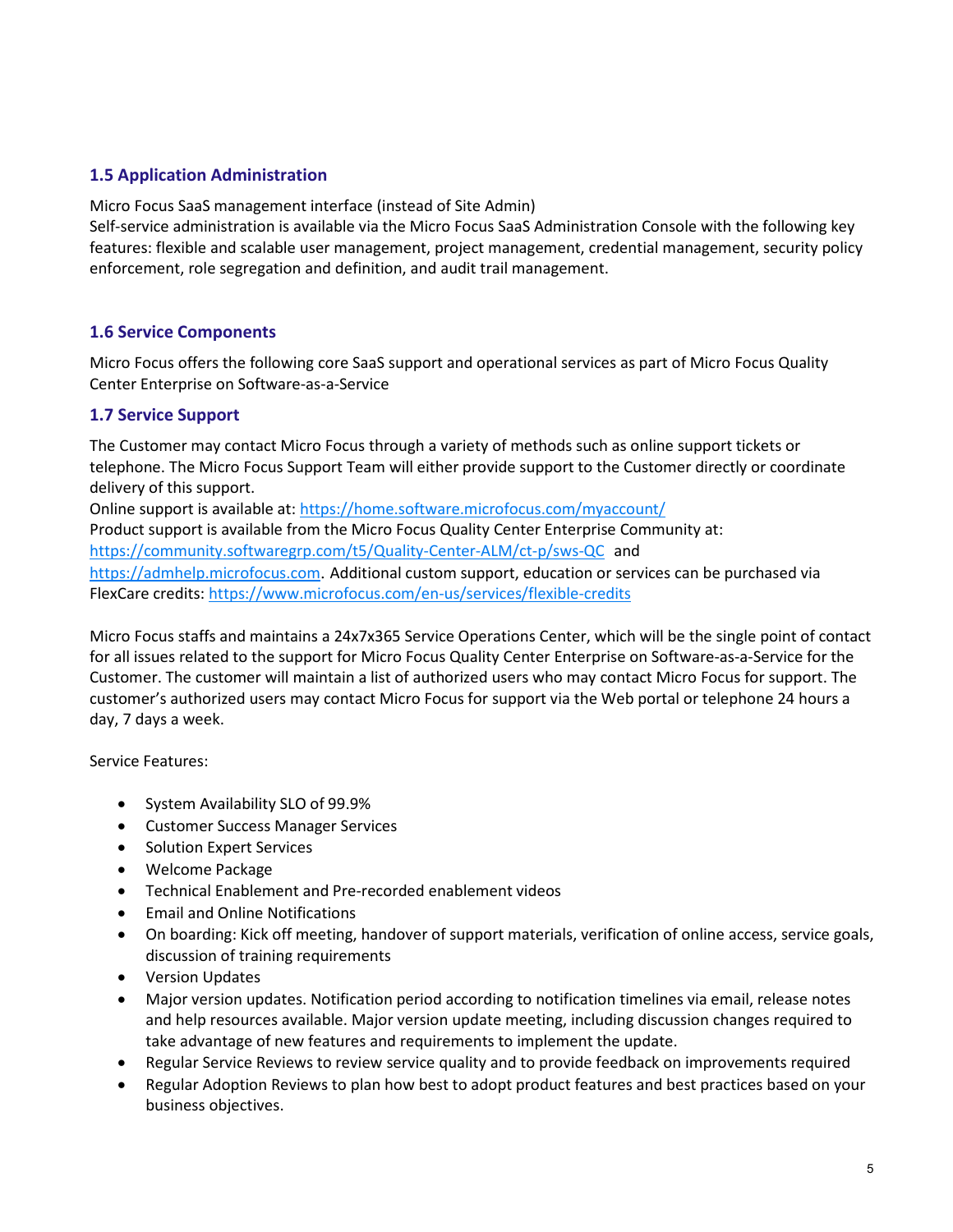## **1.8 Service Monitoring**

Micro Focus monitors Micro Focus Quality Center Enterprise on Software-as-a-Service solution components 24x7 availability. Micro Focus uses a centralized notification system to deliver proactive communications about application changes, outages and scheduled maintenance. Alerts and notifications are available to the Customer online at:<http://software.microfocus.com/myaccount/>

#### **1.9 Capacity and Performance Management**

The architecture allows for addition of capacity to applications, databases and storage.

#### **1.10 Operational Change Management**

Micro Focus follows a set of standardized methodologies and procedures for efficient and prompt handling of changes to SaaS infrastructure and application, which enables beneficial changes to be made with minimal disruption to the service.

## <span id="page-5-0"></span>**2. Solution Data Backup and Retention**

The data backup and retention described in this section are part of Micro Focus's overall business continuity management practices designed to attempt to recover availability to Customer of Quality Center Enterprise on Software-as-a-Service and access to the Quality Center Enterprise on Software-as-a-Service Customer data, following an outage or similar loss of service.

The following types of Customer-specific data are included in the Quality Center Enterprise on Software-as-a-Service database that resides in the Micro Focus SaaS environment: Customer inserted data (for example attachments, scripts, documents and files).

The Data Backup Frequency is one (1) day and Micro Focus performs that daily backup of the Quality Center Enterprise on Software-as-a-Service database (including configuration data). The Backup Retention Time is seven (7) days, meaning Micro Focus retains each daily backup for the most recent seven (7) days ("Data Retention Time").

Micro Focus's standard storage and backup measures are Micro Focus's only responsibility regarding the retention of this data, despite any assistance or efforts provided by Micro Focus to recover or restore Customer's data. Customer may request via a service request for Micro Focus to attempt to restore such data from Micro Focus's most current backup. Micro Focus will be unable to restore any data not included in the database (not properly entered by the user, or lost or corrupted etc.) at the time of backup or if Customer´s request comes after the Data Retention Time of such backup.

Project restores due to corruption are provided throughout the term of service. Up to three project restores due to user error are provided per annual subscription. Restore requests should be submitted through Micro Focus SaaS support team. Restored projects may either be placed in a temporary domain for view access or may overwrite a production version of the project, per customer guidance. The Micro Focus Customer Success Manager also provides project setup best practices. Additional project restores are available for an additional fee.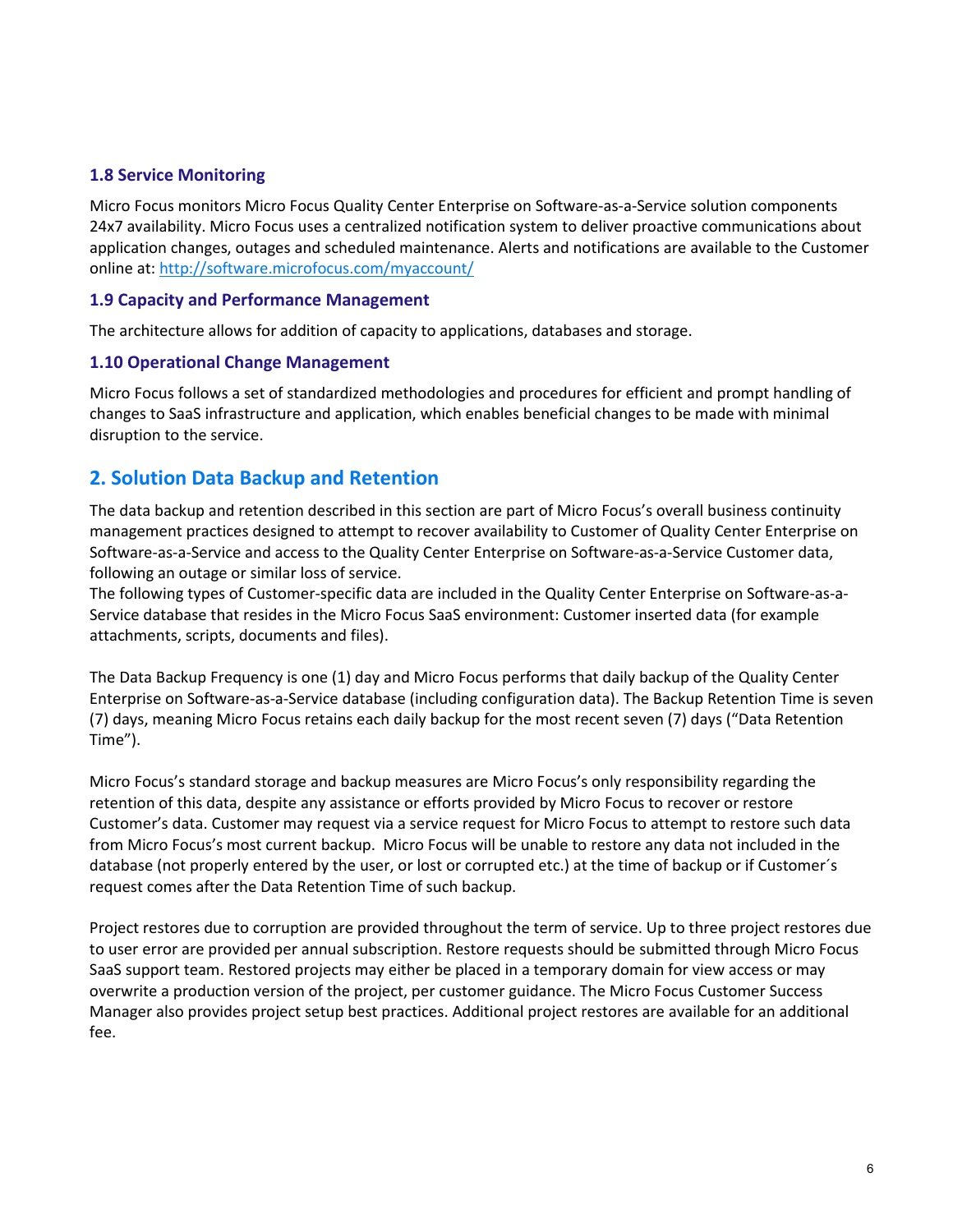#### **2.1 Disaster Recovery**

1. Business Continuity Plan

Micro Focus SaaS continuously evaluates different risks that might affect the integrity and availability of Micro Focus SaaS. As part of this continuous evaluation, Micro Focus SaaS develops policies, standards and processes that are implemented to reduce the probability of a continuous service disruption. Micro Focus documents its processes in a business continuity plan ("BCP") which includes a disaster recovery plan ("DRP"). Micro Focus utilizes the BCP to provide core Micro Focus SaaS and infrastructure services with minimum disruption. The DRP includes a set of processes that Micro Focus SaaS implements and tests Micro Focus SaaS recovery capabilities to reduce the probability of a continuous service interruption in the event of a service disruption.

For AWS Quality Center Enterprise on Software-as-a-Service implementations:

Quality Center Enterprise on SaaS is implemented using AWS technology service stack in a redundant mode over two availability zones ("AZs"). Each AZ is designed to be insulated from failures in other AZs. The DRP's target is to provide restoration of the Micro Focus SaaS within twelve (12) hours following Micro Focus's declaration of a disaster; excluding, however, a disaster or multiple disasters causing the compromise of data centers in the separate AZs simultaneously, and excluding non-production environments.

#### 2. Backups

Micro Focus SaaS performs both on-site and off-site backups with a 24 hours recovery point objective (RPO). Backup cycle occurs daily where a local copy of production data is replicated on-site between two physically separated storage instances. The backup includes a snapshot of production data along with an export file of the production database. The production data is then backed up at a remote site. Micro Focus uses storage and database replication for its remote site backup process. The integrity of backups are validated by (1) real time monitoring of the storage snapshot process for system errors, (2) validating CHECKSUM at the end of a backup process to assure the same number of bits exists on both source and destination storage systems, and (3) and annual restoration of production data from an alternate site to validate both data and restore flows integrity.

## <span id="page-6-0"></span>**3. SaaS Security**

Micro Focus maintains an information and physical security program designed to protect the confidentiality, availability and integrity of Customer Personal Data and confidential information (the "Micro Focus Security Program").

## **3.1 Technical and Organizational Measures**

This section describes Micro Focus´s standard technical and organizational measures, controls and procedures, which are intended to help protect the Customer-provided SaaS Data.

Micro Focus regularly tests and monitors the effectiveness of its controls and procedures. No security measures are or can be completely effective against all security threats, present and future, known and unknown. The measures set forth in this section may be modified by Micro Focus, but represent a minimum standard. Customer remains responsible for determining the sufficiency of these measures.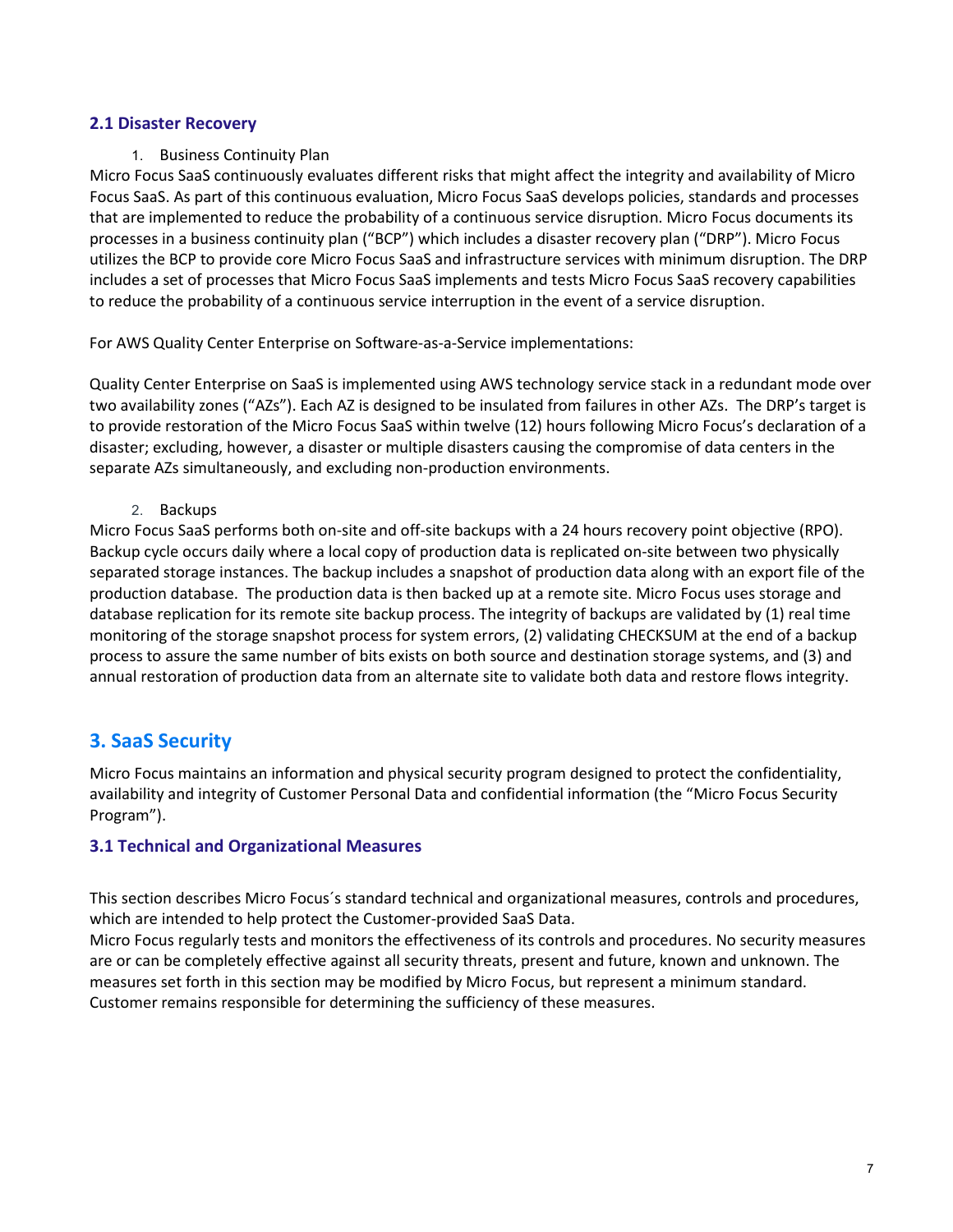## **3.2 Physical Access Controls**

Micro Focus maintains physical security standards designed to prohibit unauthorized physical access to the Micro Focus equipment and facilities used to provide SaaS and include Micro Focus data centers and data centers operated by third parties. This is accomplished through the following practices:

- presence of on-site security personnel on a 24x7 basis;
- use of intrusion detection systems;
- use of video cameras on access points and along perimeter;
- Micro Focus employees, subcontractors and authorized visitors are issued identification cards that must be worn while on premises;
- monitoring access to Micro Focus facilities, including restricted areas and equipment within facilities;
- maintaining an audit trail of access.

## **3.3 Access Controls**

Micro Focus maintains the following standards for access controls and administration designed to make Customer-provided SaaS Data accessible only by authorized Micro Focus personnel who have a legitimate business need for such access:

- secure user identification and authentication protocols;
- authentication of Micro Focus personnel in compliance with Micro Focus standards and in accordance with ISO27001 requirements for segregation of duties;
- Customer provided SaaS data is accessible only by authorized Micro Focus personnel who have a legitimate business need for such access, with user authentication, sign-on and access controls;
- employment termination or role change is conducted in a controlled and secured manner;
- administrator accounts should only be used for the purpose of performing administrative activities;
- each account with administrative privileges must be traceable to a uniquely-identifiable individual;
- all access to computers and servers must be authenticated and within the scope of an employee's job function;
- collection of information that can link users to actions in the Micro Focus SaaS environment;
- collection and maintenance of log audits for the application, OS, DB, network and security devices according to the baseline requirements identified;
- restriction of access to log information based on user roles and the "need-to-know;" and
- prohibition of shared accounts.

## **3.4 Availability Controls**

Micro Focus´s business continuity management process includes a rehearsed method of restoring the ability to supply critical services upon a service disruption. Micro Focus's continuity plans cover operational shared infrastructure such as remote access, active directory, DNS services, and mail services. Monitoring systems are designed to generate automatic alerts that notify Micro Focus of events such as a server crash or disconnected network.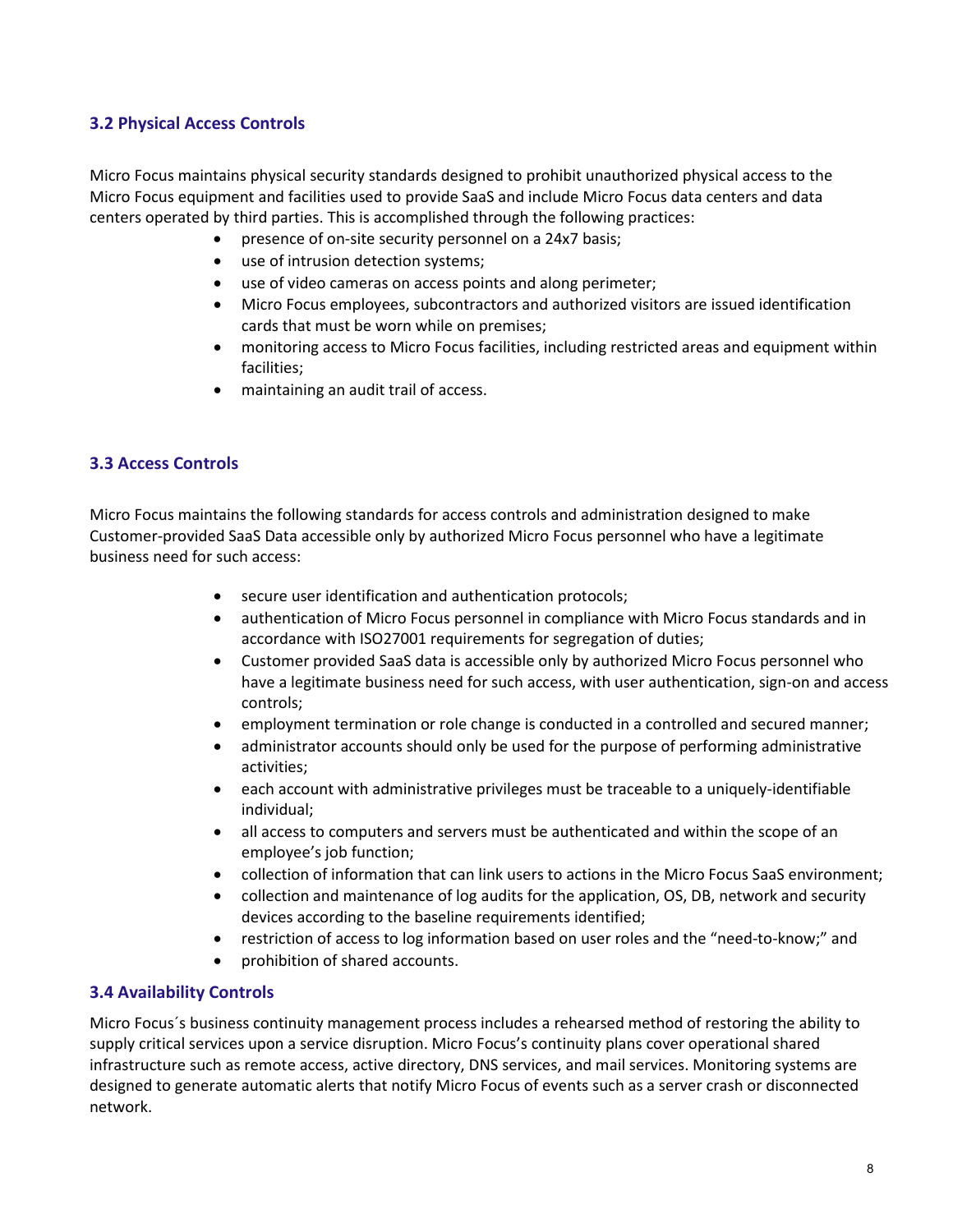Controls regarding disruption prevention include:

- uninterruptible power supplies (UPS) and backup power generators;
- at least two independent power supplies in the building; and
- robust external network connectivity infrastructure.

#### **3.5 Data Segregation**

Micro Focus SaaS environments are segregated logically by Micro Focus SaaS access control mechanisms. Internet-facing devices are configured with a set of access control lists (ACLs), which are designed to prevent unauthorized access to internal networks. Micro Focus uses security solutions on the perimeter level such as: firewalls, IPS/IDS, proxies and content based inspection in order to detect hostile activity in addition to monitoring the environment's health and availability.

## **3.6 Data Encryption**

Micro Focus SaaS uses industry standard techniques to encrypt Customer-provided SaaS Data in transit. All inbound and outbound traffic to the external network is encrypted.

## <span id="page-8-0"></span>**4. Audit**

Micro Focus appoints an independent third party to conduct an annual audit of the applicable policies used by Micro Focus to provide the applicable Micro Focus Quality Center Enterprise on SaaS solution. A summary report or similar documentation will be provided to Customer upon request. Subject to the execution of Micro Focus's standard confidentiality agreement, Micro Focus agrees to respond to a reasonable industry standard information security questionnaire concerning its information and physical security program specific to Micro Focus SaaS provided pursuant to the applicable Supporting Material no more than once per year. Such information security questionnaire will be considered Micro Focus Confidential Information.

## <span id="page-8-1"></span>**5. Micro Focus Security Policies**

Micro Focus conducts annual reviews of its policies around the delivery of SaaS against ISO 27001. Micro Focus regularly re-evaluates and updates its information and physical security program as the industry evolves, new technologies emerge or new threats are identified.

## <span id="page-8-2"></span>**6. Security Incident Response**

In the event Micro Focus confirms a security incident resulted in the loss, unauthorized disclosure or alteration of Customer-provided SaaS Data ("Security Incident"), Micro Focus will notify Customer of the Security Incident and work to mitigate the impact of such Security Incident. Should Customer believe that there has been unauthorized use of Customer's account, credentials, or passwords, Customer must immediately notify Micro Focus Security Operations Center via softwaresoc@microfocus.com.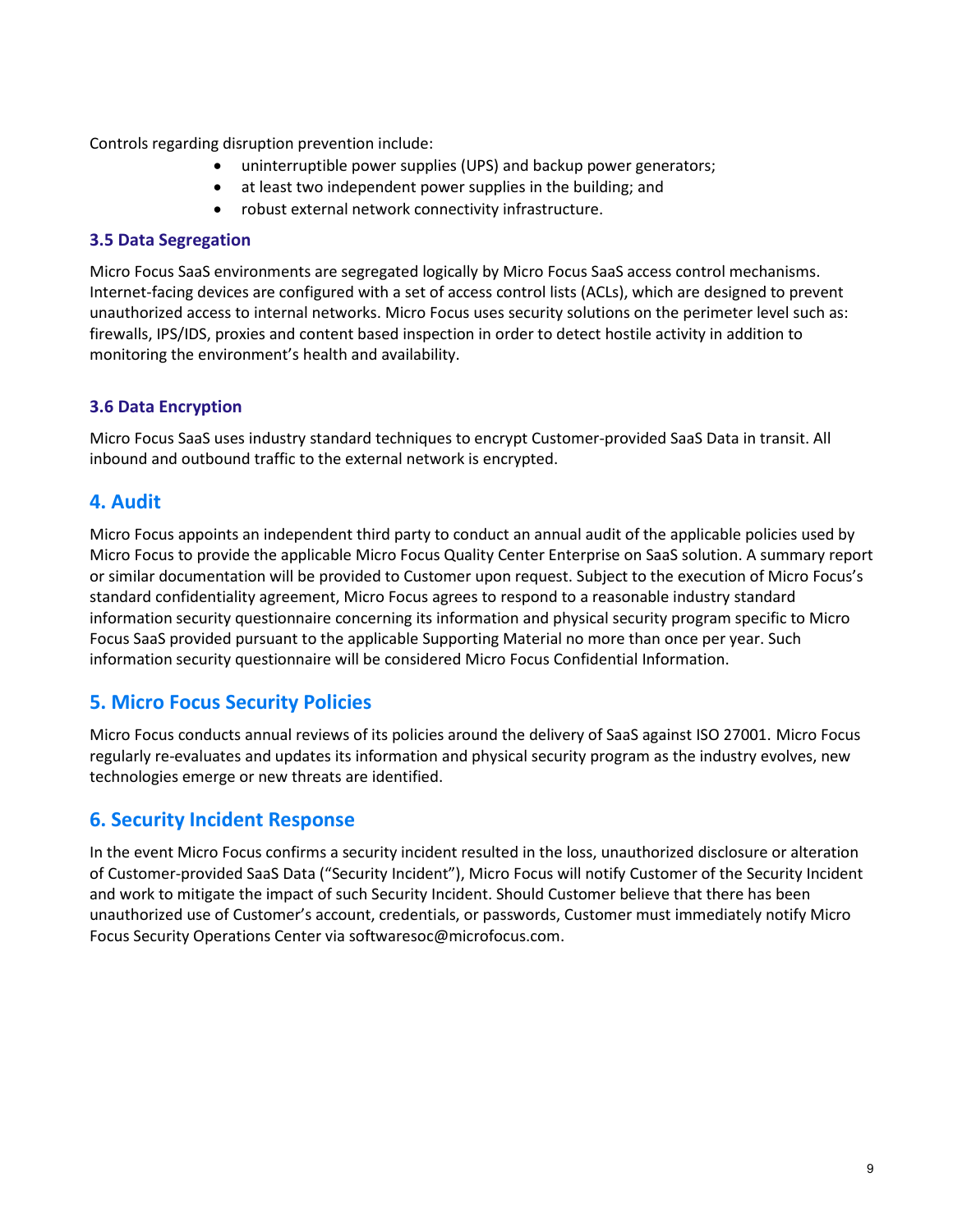## <span id="page-9-0"></span>**7. Micro Focus Employees and Subcontractors**

Micro Focus requests that all employees involved in the processing of Customer-provided SaaS Data are authorized personnel with a need to access the Customer-provided SaaS Data, are bound by appropriate confidentiality obligations and have undergone appropriate training in the protection of customer data. Micro Focus requests that any affiliate or third party subcontractor involved in processing Customer-provided SaaS Data enters into a written agreement with Micro Focus, which includes confidentiality obligations substantially similar to those contained herein and appropriate to the nature of the processing involved.

## <span id="page-9-1"></span>**8. Data Subject Requests**

Micro Focus will, within three (3) business days of receipt, refer to Customer any queries from data subjects in connection with Customer-provided SaaS Data.

## <span id="page-9-2"></span>**9. Scheduled Maintenance**

To enable Customers to plan for scheduled maintenance by Micro Focus, Micro Focus reserves predefined timeframes to be used on an as-needed basis. Micro Focus reserves a weekly two (2) hours window (Sunday 00:00 to 02:00 Pacific Standard Time) and one (1) monthly four (4) hour window (Sunday in the 00:00 to 08:00 Pacific Standard Time block). These windows will be used on an as-needed basis.

Planned windows will be scheduled at least two (2) weeks in advance when Customer action is required, or at least four (4) days in advance otherwise.

## **9.1 Scheduled Version Updates**

"SaaS Upgrades" are defined as both major version updates, minor version updates and binary patches applied by Micro Focus to Customer's Quality Center Enterprise on Software-as-a-Service solution in production. These may or may not include new features or enhancements. Micro Focus determines whether and when to develop, release and apply any SaaS Upgrade.

Customer is entitled to SaaS Upgrades as part of Quality Center Enterprise on Software-as-a-Service service unless the SaaS Upgrade introduces new functionality that Micro Focus offers on an optional basis for an additional fee.

Micro Focus will use the Scheduled Maintenance windows defined above to apply the most recent service packs and hot fixes and to perform upgrade to minor versions of Quality Center Enterprise on Software-as-a-Service solution. To enable Customers to plan for scheduled major version updates by Micro Focus, Micro Focus will be scheduling major version updates at least two (2) weeks in advance.

However, if Micro Focus does not receive Customer's cooperation in achieving the SaaS Upgrade in a timely manner, Micro Focus reserves the right to charge additional fees for Quality Center Enterprise on Software-as-a-Service solution that are related to Customer's SaaS instance remaining on a version that is beyond the "end of support" period. Customer also understands that this status may prevent the most recent patches from being applied to its Quality Center Enterprise on Software-as-a-Service solution, and that the availability, performance, and security of Quality Center Enterprise on Software-as-a-Service service as described in Service Description may be impacted as a result.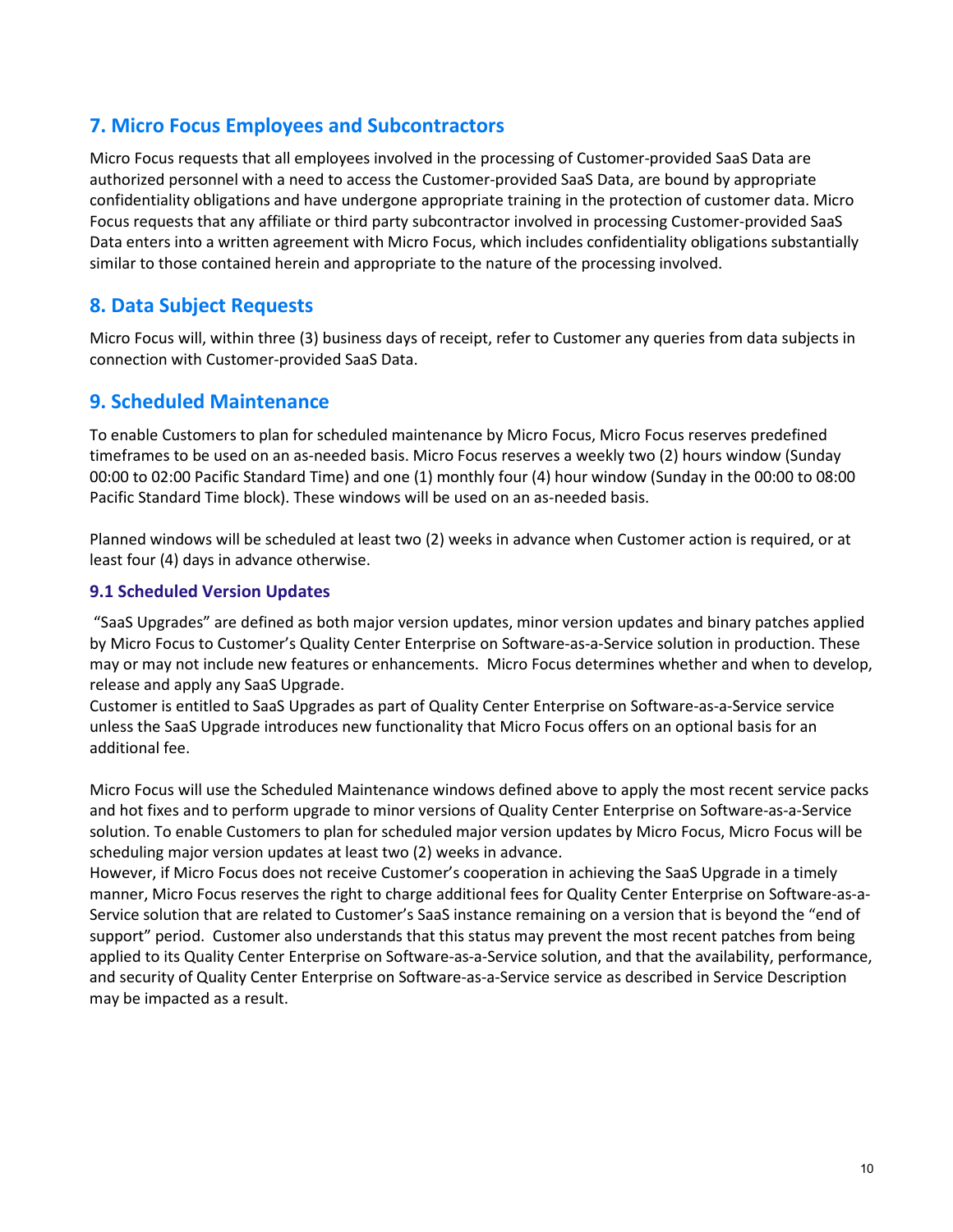## <span id="page-10-0"></span>**10. Service Decommissioning**

Customer may cancel Micro Focus SaaS by providing Micro Focus with sixty (60) days written notice prior to the expiration of the SaaS Order Term ("Cancellation"). Such Cancellation shall be effective upon the last day of the then current SaaS Order Term. Upon Cancellation, expiration, or termination of the SaaS Order Term, Micro Focus may disable all Customer access to Quality Center Enterprise on Software-as-a-Service solution, and Customer shall promptly return to Micro Focus (or at Micro Focus's request destroy) any Micro Focus Materials. Micro Focus will make available to Customer such data in the format generally provided by Micro Focus. The target timeframe is set forth below in the Termination Data Retrieval Period SLO section. After such time, Micro Focus shall have no obligation to maintain or provide any such data, which will be deleted in the ordinary course.

## <span id="page-10-1"></span>**11. Solution Availability SLA**

Solution Availability is defined as the Quality Center Enterprise on Software-as-a-Service production application being available for access and use by Customer and its Authorized Users over the Internet. Micro Focus will provide Customer access to the Quality Center Enterprise on Software-as-a-Service production application on a twenty-four hour, seven days a week (24x7) basis at a rate of 99.9 % ("SaaS Service Uptime Metric").

## **11.1 Measurement Method**

SaaS Service Uptime Metric shall be measured by Micro Focus using Micro Focus monitoring software running from a minimum of four global locations with staggered timing.

On a quarterly basis, the SaaS Service Uptime Metric will be measured using the measurable hours in the quarter (total time minus planned downtime, including maintenance, upgrades, etc.) as the denominator. The numerator is the denominator value minus the time of any outages in the quarter (duration of all outages combined) to give the percentage of available uptime (2,198 actual hours available / 2,200 possible available hours = 99.9 availability).

An "outage" is defined as two consecutive monitor failures within a five-minute period, lasting until the condition has cleared.

## **11.2 Boundaries and Exclusions**

The SaaS Service Uptime Metric shall not apply in any of the following exceptions, and neither the Quality Center Enterprise on Software-as-a-Service will be considered unavailable nor any Service Level Failure be deemed to occur in connection with any failure to meet the requirement or impaired ability of Customer or its Authorized Users to access or use the Quality Center Enterprise on Software-as-a-Service solution:

- Overall Internet congestion, slowdown, or unavailability
- Unavailability of generic Internet services (e.g. DNS servers) due to virus or hacker attacks
- **FICT** Force majeure events as described in the terms of the SaaS agreement
- Actions or omissions of Customer (unless undertaken at the express direction of Micro Focus) or third parties beyond the control of Micro Focus
- Unavailability due to Customer equipment or third-party computer hardware, software, or network infrastructure not within the sole control of Micro Focus
- Scheduled Maintenance
- **Scheduled Version Updates**

## **11.3 Reporting**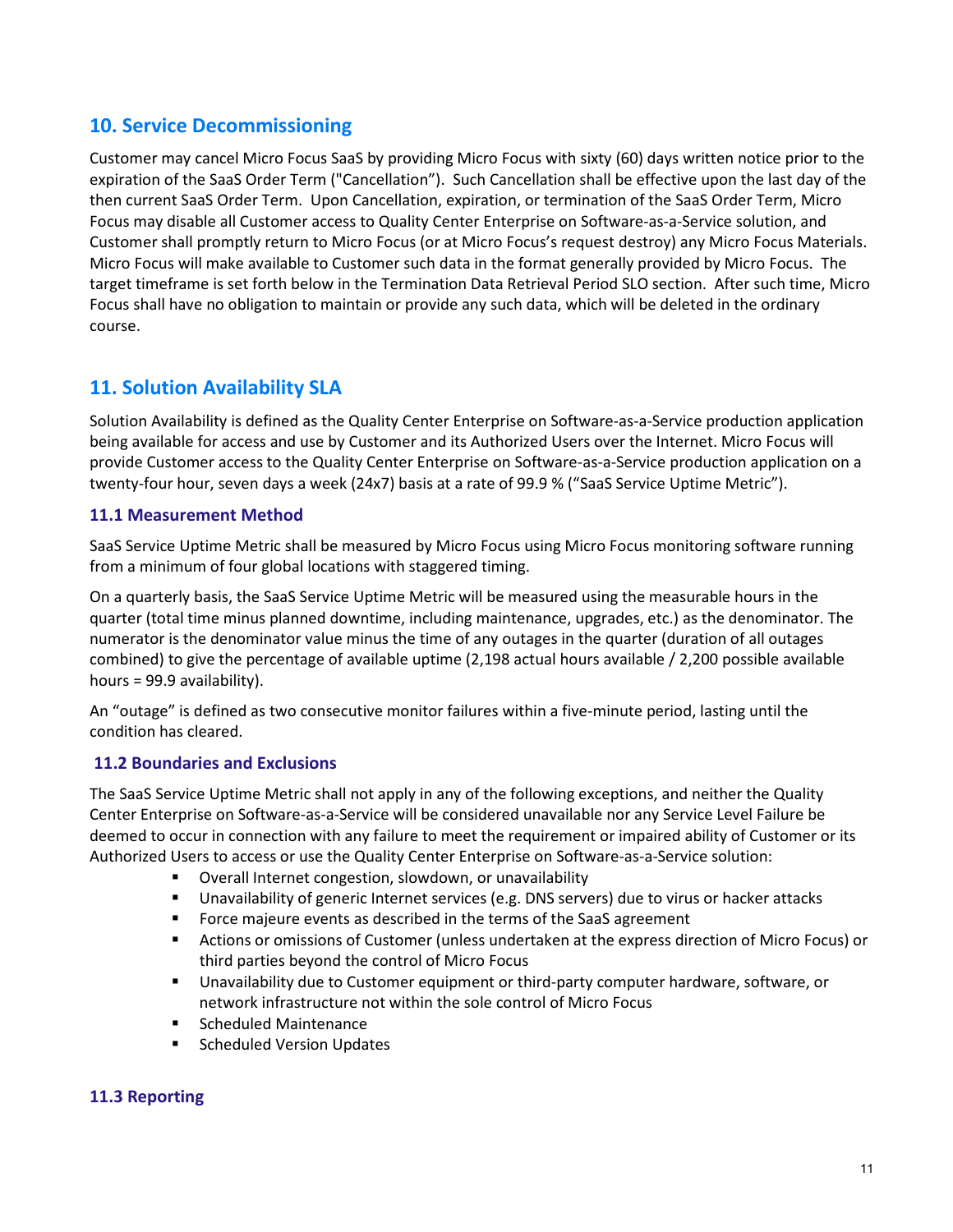Micro Focus will provide self-service access to Customer to the availability data online at <https://home.software.microfocus.com/myaccount/>

In addition Micro Focus will provide a SaaS Service Uptime Metric Report ("Uptime Metric Report") in accordance with this attachment to the Customer upon request. If the Customer does not agree with the Uptime Metric Report, written notice of non-agreement must be provided to Micro Focus within fifteen (15 days) of receipt of the Uptime Metric Report.

## **11.4 Remedies**

Micro Focus's exceeding, meeting or failing to meet the SaaS Service Uptime Metric as measured over any quarter may be reflected in adjustments to the duration of the initial contract term for Micro Focus SaaS pursuant to the following schedule ("Availability SLA Service Credits"):

| <b>Quarterly Micro Focus SaaS</b><br><b>Rating</b> | Rating       | <b>Micro Focus SaaS Service</b><br>Credit                                                                                                               |
|----------------------------------------------------|--------------|---------------------------------------------------------------------------------------------------------------------------------------------------------|
| Between 99.9 % - 100%                              | Meets Goals  | Not Applicable                                                                                                                                          |
| Between 98.0% - 99.8%                              | Tolerable    | Five (5) day extension of the<br><b>Micro Focus Quality Center</b><br>Enterprise on Software-as-a-<br>Service SaaS Order term at<br>no cost to Customer |
| <b>Below 98.0%</b>                                 | Unacceptable | Ten (10) day extension of the<br><b>Quality Center Enterprise on</b><br>Software-as-a-Service SaaS<br>Order term at no cost to<br>Customer              |

Micro Focus SaaS Ratings below 98% for a quarter shall be escalated by both parties to the Vice President (or equivalent), as outlined in this schedule.

Customer must request all service credits or extensions in writing to Micro Focus within thirty (30) days of the end of the month in which the SaaS Service Uptime Metric was not met, and identify the support requests relating to the period where the Quality Center Enterprise on Software-as-a-Service production application was not available for access and use by Customer and its authorized users over the internet.

Micro Focus SaaS Service Credits shall be cumulative over the SaaS Order term. If Customer renews service, Micro Focus SaaS Service Credits will be applied to a service extension at the end of the renewed subscription term at no additional charge. If Customer does not renew service Micro Focus SaaS Service Credits will be applied towards a service extension at no additional charge. Micro Focus SaaS Service Credits are capped at thirty (30) days per annum.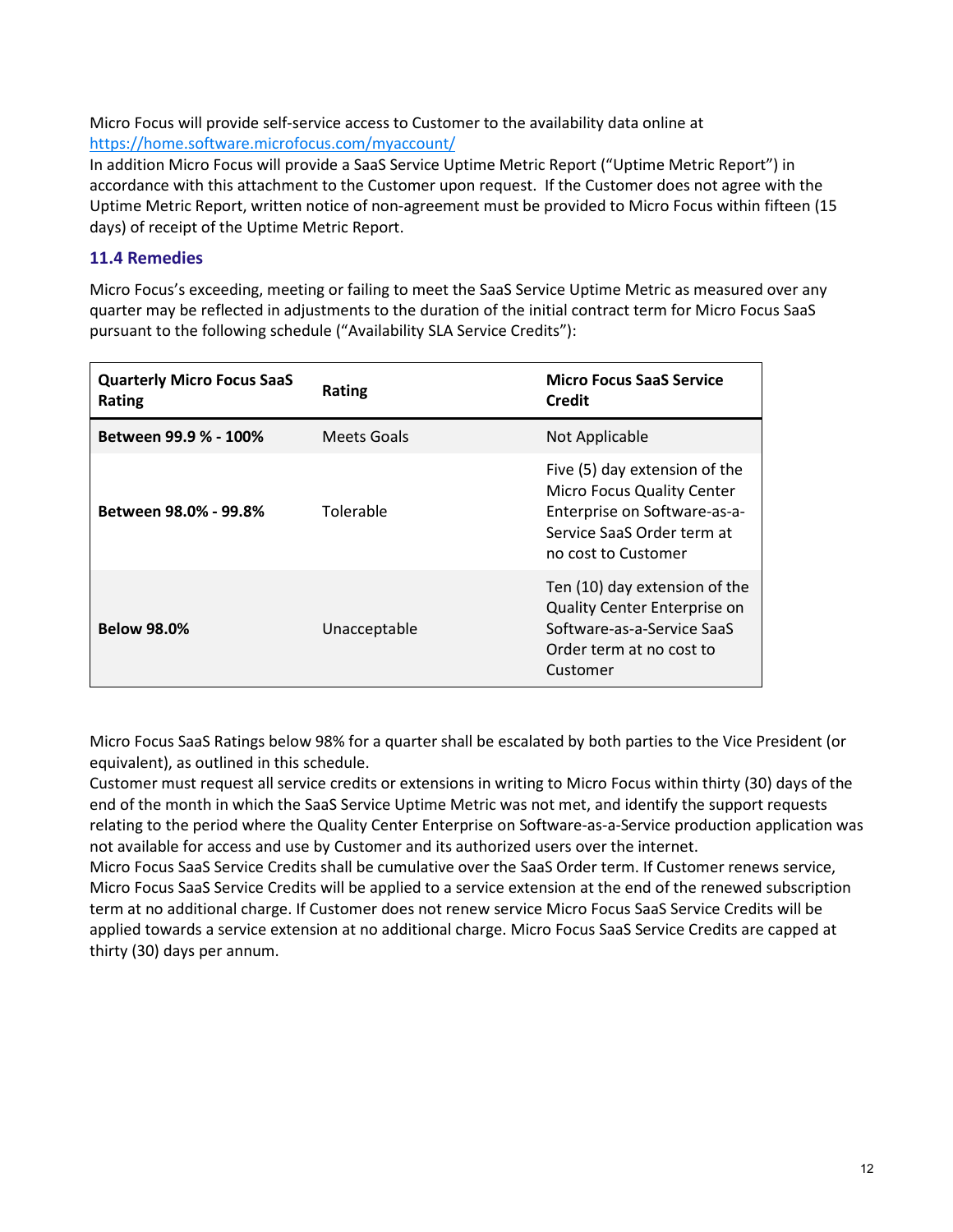## <span id="page-12-0"></span>**12. Online Support Availability SLO**

Online Support Availability is defined as the Micro Focus SaaS support portal

https://home.software.microfocus.com/myaccount being available for access and use by Customer and its Authorized Users over the Internet. Micro Focus targets to provide Customer access to the Micro Focus SaaS support portal on a twenty-four hour, seven days a week (24x7) basis at a rate of 99.9% ("Online Support Uptime").

1. Measurement Method

Online Support Uptime shall be measured by Micro Focus using Micro Focus monitoring software running from a minimum of four global locations with staggered timing.

On a quarterly basis, Online Support Uptime will be measured using the measurable hours in the quarter (total time minus planned downtime, including maintenance, upgrades, etc.) as the denominator. The numerator is the denominator value minus the time of any outages in the quarter (duration of all outages combined) to give the percentage of available uptime (2,198 actual hours available / 2,200 possible available hours = 99.9 availability).

An "outage" is defined as two consecutive monitor failures within a five-minute period, lasting until the condition has cleared.

2. Boundaries and Exclusions

Online Support Uptime shall not apply to any of the following exceptions:

- Overall Internet congestion, slowdown, or unavailability
- Unavailability of generic Internet services (e.g. DNS servers) due to virus or hacker attacks
- **Force majeure events as described in the terms of agreement**
- Actions or inactions of Customer (unless undertaken at the express direction of Micro Focus) or third parties beyond the control of Micro Focus
- Unavailability due to Customer equipment or third-party computer hardware, software, or network infrastructure not within the sole control of Micro Focus
- **Scheduled Maintenance**

## **12.1 Initial SaaS Response Time SLO**

The Initial SaaS Response Time refers to the Service Support. It is defined as the acknowledgment of the receipt of a customer request and the assignment of a case number for tracking purposes. Initial SaaS Response will come as an email to the requester and include the case number and links to track it using Micro Focus online customer portal. The Initial SaaS Response Time covers both service request and support requests. Micro Focus targets to provide the Initial SaaS Response no more than one hour after the successful submission of a customer request.

## **12.2 SaaS Support SLOs**

There are two types of SaaS Support SLOs: Service Request and Support Request SLOs.

- The Service Request SLO applies to the majority of routine system requests. This includes functional system requests (product add/move/change), informational, and administrative requests.
- The Support Request SLO applies to issues that are not part of the standard operation of the service and which causes, or may cause, an interruption to or a reduction in the quality of that service.

The Response and Resolution Targets are provided as guidelines and represent typical request processing by Micro Focus SaaS support teams. They in no way create a legal requirement or obligation for Micro Focus to always respond in the stated time. The Response and Resolution Targets, including their scope and determining factors (such as impact and urgency).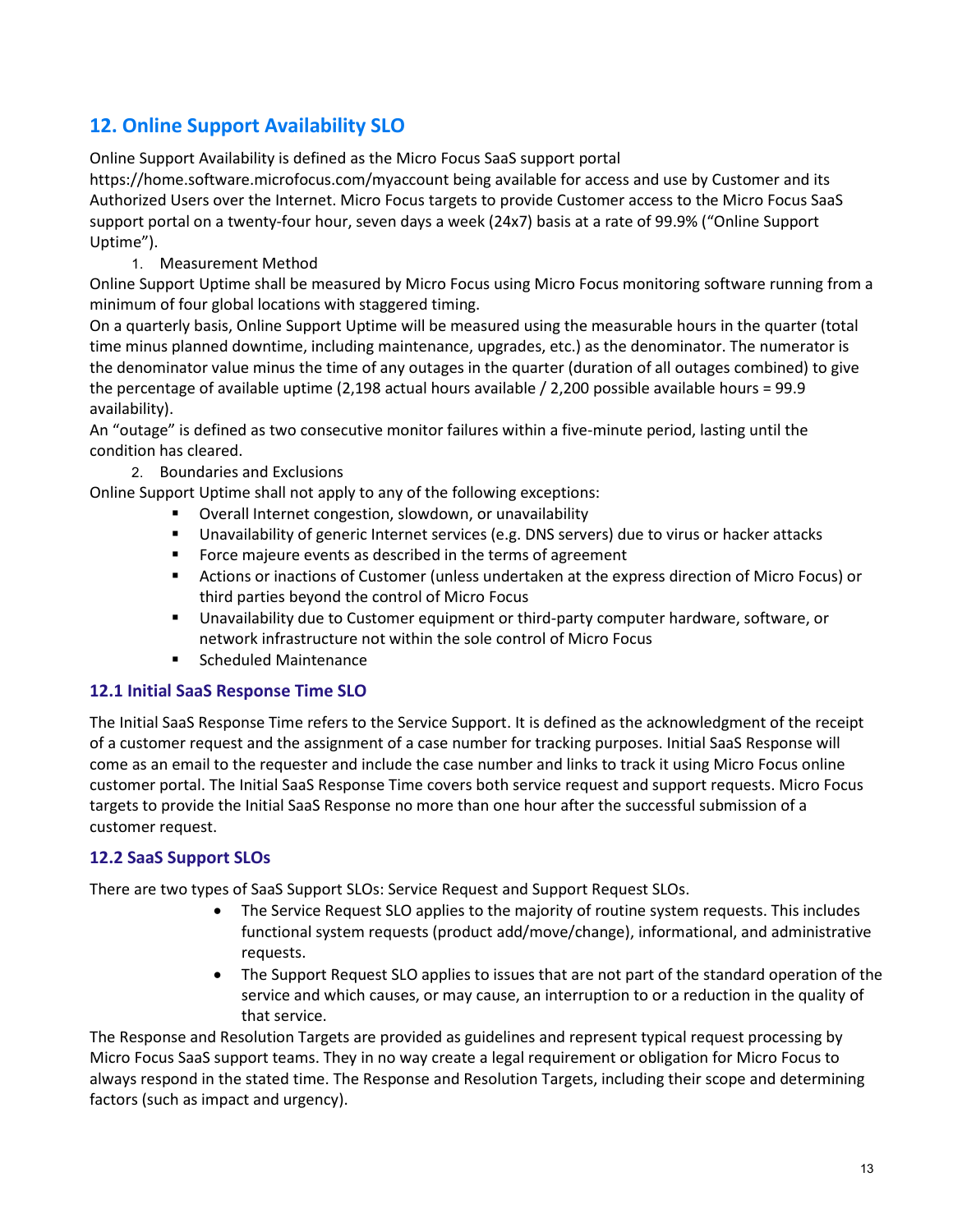#### **12.3 Termination Data Retrieval Period SLO**

The Termination Data Retrieval Period is defined as the length of time in which the customer can retrieve a copy of their customer Quality Center Enterprise on Software-as-a-Service data from Micro Focus. Micro Focus targets to make available such data for download in the format generally provided by Micro Focus for 30 days following the termination of the SaaS Order Term.

## <span id="page-13-0"></span>**13. Standard Service Requirements**

#### **13.1 Roles and Responsibilities**

This section describes general Customer and Micro Focus responsibilities relative to the Micro Focus Quality Center Enterprise on Software-as-a-Service service. Micro Focus's ability to fulfill its responsibilities relative to SaaS is dependent upon Customer fulfilling the responsibilities described below and elsewhere herein:

#### **13.2 Customer Roles and Responsibilities**

| <b>Customer Role</b>       | <b>Responsibilities</b>                                                                                                                                                              |
|----------------------------|--------------------------------------------------------------------------------------------------------------------------------------------------------------------------------------|
| <b>Business owner</b>      | Owns the business relationship between the<br>customer and Micro Focus                                                                                                               |
| $\bullet$                  | Owns the business relationship with the range of<br>departments and organizations using Micro Focus<br>Quality Center Enterprise on Software-as-a-Service<br>Manages contract issues |
| Project                    | Coordinates customer resources as necessary                                                                                                                                          |
| manager                    | Serves as the point of contact between the customer<br>and Micro Focus                                                                                                               |
|                            | Drives communication from the customer side                                                                                                                                          |
| $\bullet$                  | Serves as the point of escalation for issue resolution<br>and service-related issues                                                                                                 |
| Administrator<br>$\bullet$ | Serves as the first point of contact for Micro Focus<br>Quality Center Enterprise on Software-as-a-Service<br>end users for problem isolation                                        |
| $\bullet$                  | Performs Micro Focus Quality Center Enterprise on<br>Software-as-a-Service administration                                                                                            |
|                            | Provides tier-1 support and works with Micro Focus to<br>provide tier-2 support                                                                                                      |
|                            | Coordinates end-user testing as required                                                                                                                                             |
|                            | Leads ongoing solution validation                                                                                                                                                    |
|                            | Trains the end-user community                                                                                                                                                        |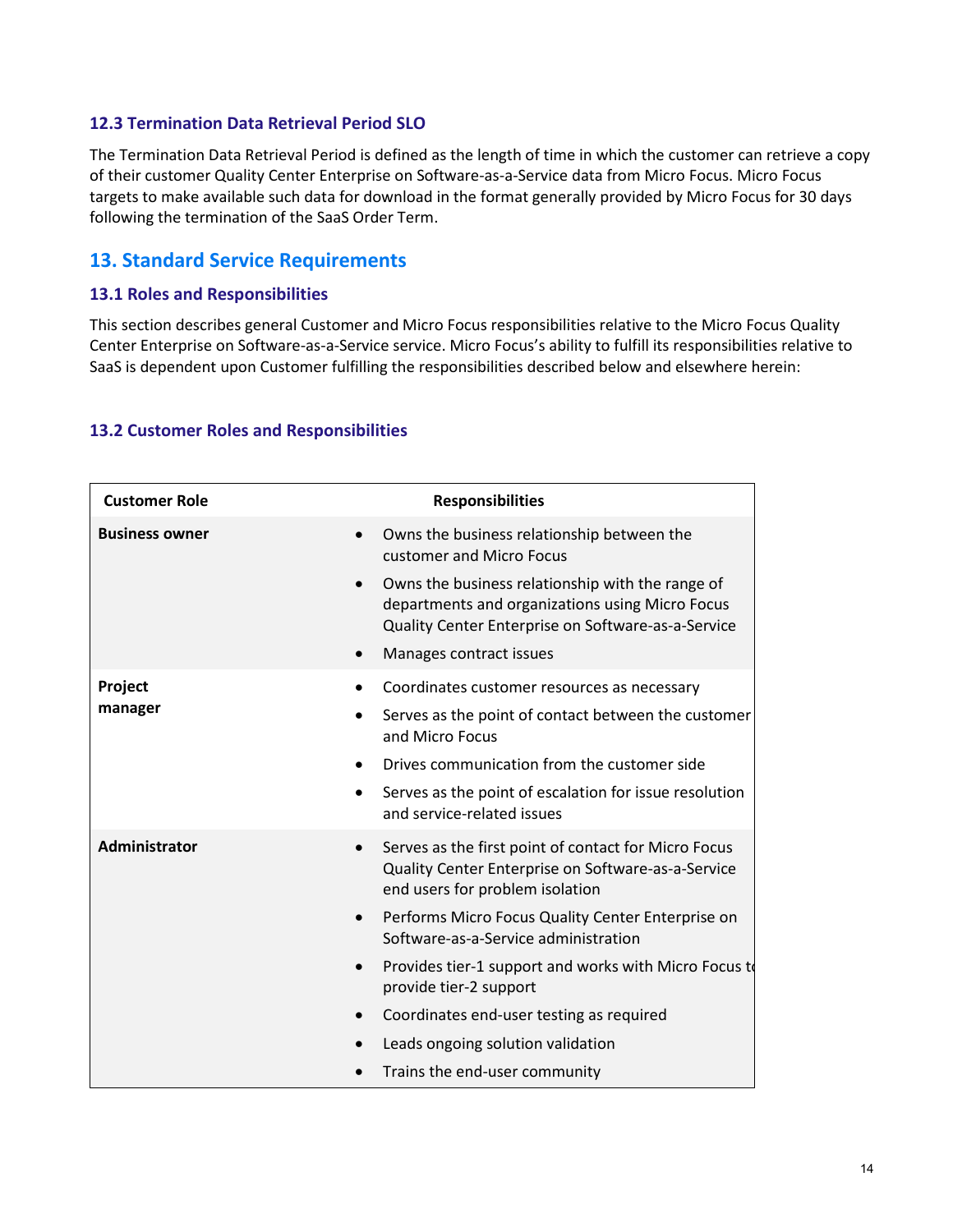| $\bullet$                                    | Coordinates infrastructure-related activities at the<br>customer site<br>Owns any customization                                                 |
|----------------------------------------------|-------------------------------------------------------------------------------------------------------------------------------------------------|
| <b>Subject matter</b><br>$\bullet$<br>expert | Leverages the product functionality designed by<br>Customer's Micro Focus Quality Center Enterprise on<br>Software-as-a-Service administrators. |
| $\bullet$                                    | Provides periodic feedback to the Micro Focus Quality<br>Center Enterprise on Software-as-a-Service<br>Administrator                            |

## **13.3 Micro Focus Roles and Responsibilities**

| <b>Micro Focus Role</b>                        | <b>Responsibilities</b>                                                                                                                                                                                                                                                                                                                                     |
|------------------------------------------------|-------------------------------------------------------------------------------------------------------------------------------------------------------------------------------------------------------------------------------------------------------------------------------------------------------------------------------------------------------------|
| <b>Service Operations Center</b><br>staff(SOC) | Primary point of contact for service requests. The<br>customer can contact the Service Operations Center fo<br>all services such as support and maintenance, or issues<br>regarding availability of the Micro Focus Quality Center<br>Enterprise on Software-as-a-Service<br>Provides 24x7 application support<br>Provides 24x7 SaaS infrastructure support |
| <b>Operations staff (Ops)</b>                  | Monitors the Micro Focus systems and Micro Focus<br>$\bullet$<br>Quality Center Enterprise on Software-as-a-Service for<br>availability<br>Performs system-related tasks such as backups,<br>archiving, and restoring instances according to Micro<br>Focus's standard practices                                                                            |

## **13.4 Assumptions and Dependencies**

This Service Description is based upon the following assumptions and dependencies between the Customer and Micro Focus:

- Customer must have internet connectivity to access this Micro Focus Quality Center Enterprise on Software-as-a-Service.
- Micro Focus Quality Center Enterprise on Software-as-a-Service will be performed remotely and delivered in English only.
- A SaaS Order term is valid for a single application deployment, which cannot be changed during the SaaS Order term.
- The service commencement date is the date on which Customer's purchase order (PO) is booked within the Micro Focus order management system.